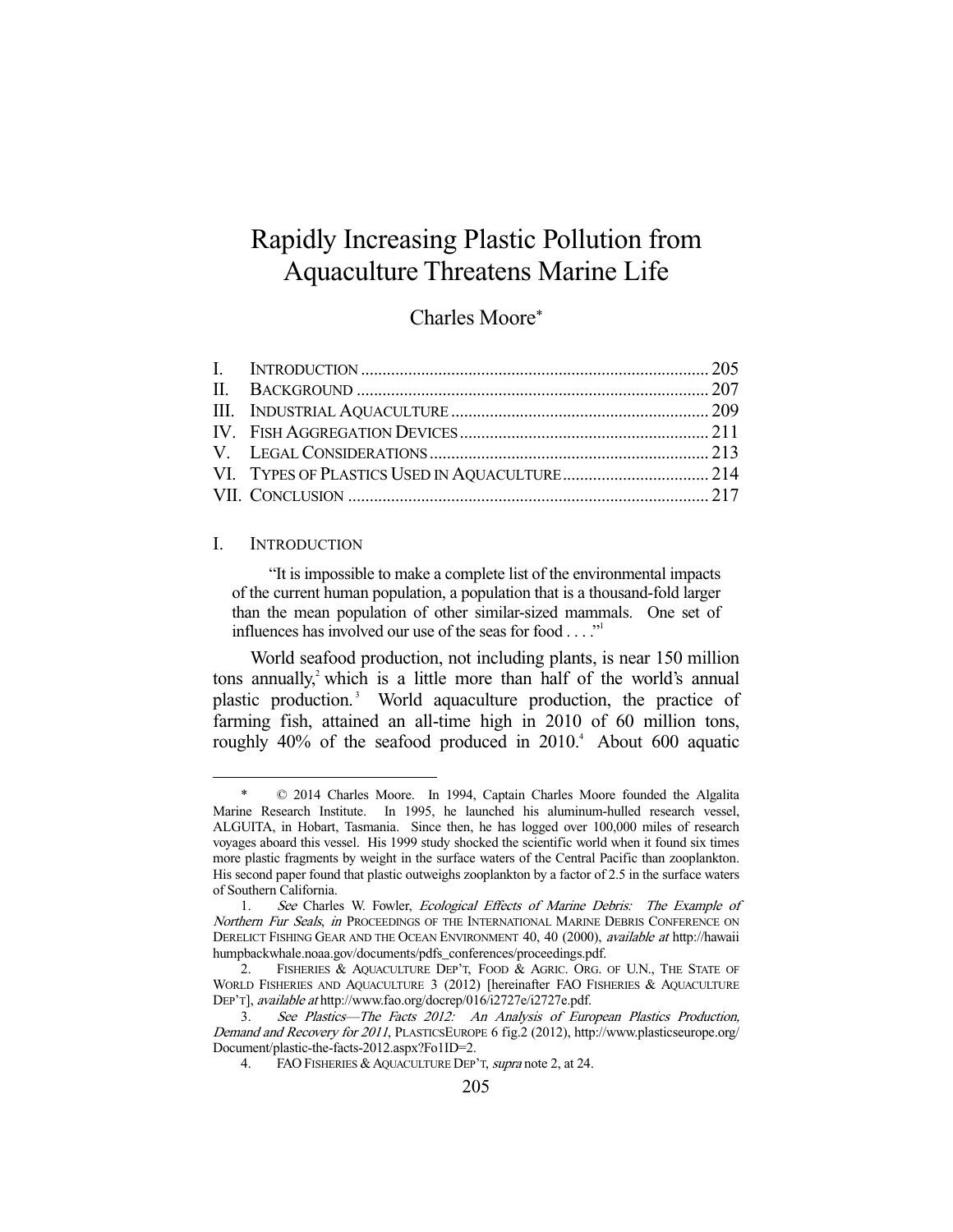species are raised in captivity in around 190 countries and territories.<sup>5</sup> While global capture fisheries production has remained stable at 90 million tons annually, aquaculture is a fast-growing animal-foodproducing sector and may lead to seafood consumption exceeding beef, pork, or poultry in this decade.

 Freshwater fishes dominate global aquaculture production at 33.7 million tons annually, while diadromous fishes (living in both fresh and saltwater during their lifetimes) and marine fishes at a combined 5.4 million tons are at the bottom, less than either mollusks or crustaceans.<sup>7</sup> As space limitations force aquaculture grow-out facilities into wetlands, mangroves, embayments, and the open ocean, the operators' need for floating and submerged containment and substrate infrastructure often results in routine and experimental use of plastics. Escaped plastics from these facilities are increasingly being encountered in studies of bays, beaches, and the ocean. Many aquaculture facilities are located away from population centers and consequently encounter minimal "not in my back yard" (NIMBY) pressures, which arise from impaired recreation or viewscapes, changes in habitat, or from lost gear on beaches.

 Lost gear from fishing and aquaculture is not monitored or regulated, even though most seafood production, including wildharvested and farmed, predominantly occurs near coasts. Knowledge of the amount of plastic farming and fishing gear lost is important because the marine food web at every trophic level is being displaced by plastics that mimic natural food sources. In addition to being nonnutritive and nondigestible, plastics transport toxic chemicals used in manufacturing processes and absorbed from seawater.<sup>8</sup> When these vagrant plastics mimic food and are ingested by sea life, they cause effects that include stomach blocking and laceration, starvation, and liver deterioration, including cancer.<sup>9</sup>

 This Article will discuss the types of plastic equipment lost in the marine environment from aquaculture. It will also propose measures to remedy the deleterious effects of the lost plastic. In order to be sustainable, aquaculture operations will have to use nontoxic materials

 <sup>5.</sup> Id. at 25.

 <sup>6.</sup> Id. at 6.

 <sup>7.</sup> Id. at 10.

<sup>8.</sup> Chelsea M. Rochman et al., Ingested Plastic Transfers Hazardous Chemicals to Fish and Induces Hepatic Stress, 3 SCI. REP., art. no. 3263, 2013, at 3, available at http://www.nature. com/srep/2013/131121/srep03263/pdf/srep03263.pdf.

<sup>9.</sup> See generally id.; Charles James Moore, Synthetic Polymers in the Marine Environment: A Rapidly Increasing, Long Term Threat, 108 ENVTL. RES. 131, 134-35 (2008).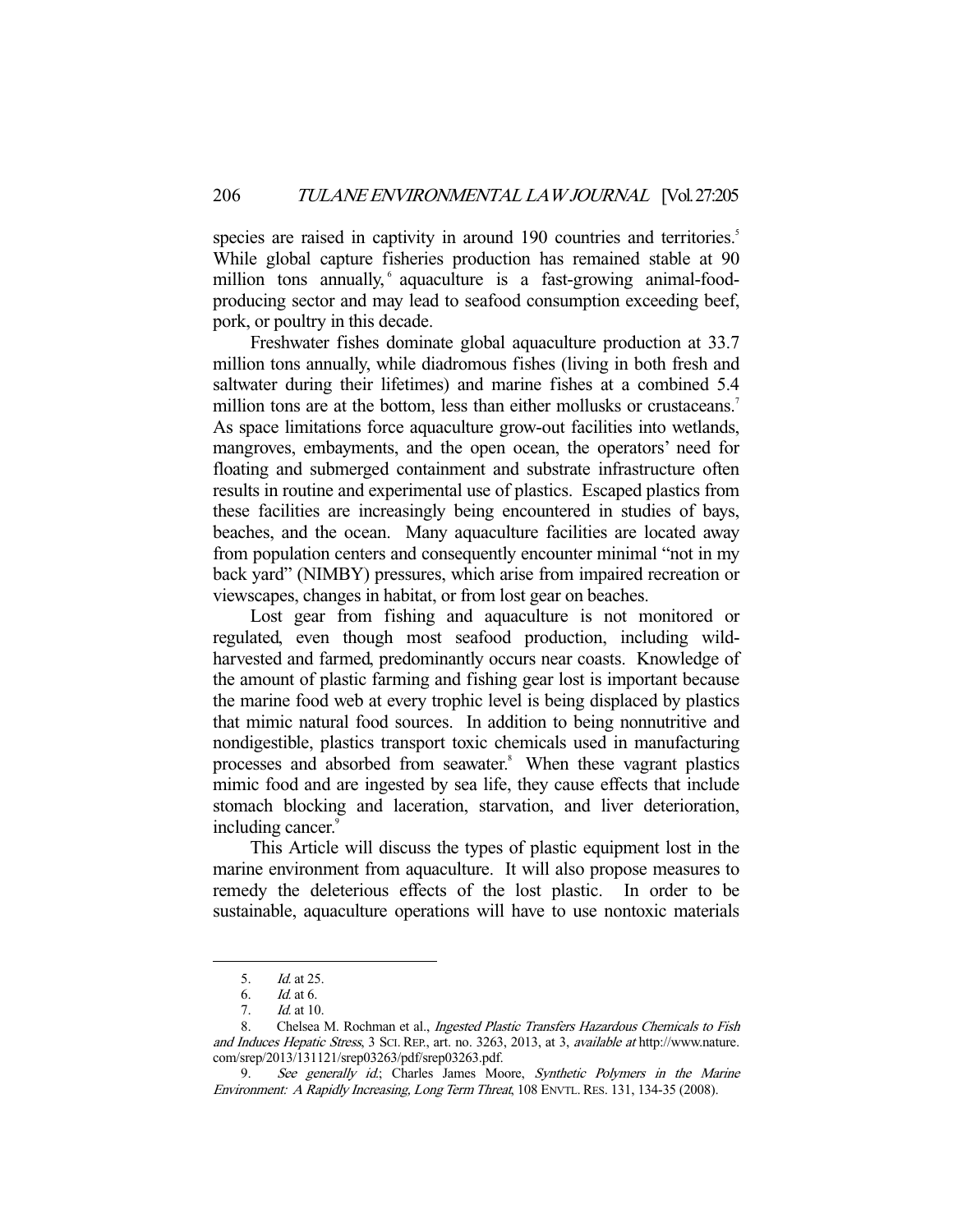and prevent equipment loss.<sup>10</sup> In order to prevent damage to marine habitats from aquaculture, norms and regulations requiring monitoring, reporting, and controlling equipment loss should be created and promulgated by regulatory agencies and certification associations. Successfully sustainable aquaculture lies in benign design that results in minimal disruption, pollution, or degradation of the environment surrounding seafood-culturing operations.

# II. BACKGROUND

 Aquaculture, as well as intensive ocean fishing, began in Europe around a thousand years ago when anadromous species, which leave rivers and mature at sea, and fish living in lakes and ponds failed to meet the needs of European populations.<sup>11</sup> At the end of the first millennium, "Christian prohibitions against eating meat from quadrupeds on certain days fueled a growing demand for fish. Benedictine philosophy held that fish were less 'fleshy' than other animals and so less likely to incite sexual passion."<sup>12</sup> Between 130 and 150 "fish-eating days" per year were observed by different denominations.13 It was during the medieval period of rapid population growth that the practice of culturing fish in ponds, known as aquaculture, was invented in France and spread rapidly.<sup>14</sup> Intensive ocean fishing developed as well, and by 1376, the trawling of nets in coastal waters had become onerous to some who petitioned English King Edward III to ban them.<sup>15</sup>

 The equipment used for both aquaculture and capture fishing up until the 1960s consisted of metal, wood, and natural fibers, which would

<sup>10.</sup> Cf. Rochman et al., *supra* note 8, at 5 (noting if we continue our current practices, plastic waste is predicted to reach 2.2 billion tons annually by 2025).

 <sup>11.</sup> CALLUM ROBERTS,THE UNNATURAL HISTORY OF THE SEA 18, 25-26 (2007).

 <sup>12.</sup> Id. at 19.

<sup>13.</sup>  $Id.$ <br>14.  $Id.$ 

*Id.* at 25.

<sup>15.</sup> *Id.* at 131-32 ("The commons petition the King, complaining that where in creeks and havens of the sea there used to be plenteous fishing, to the profit of the Kingdom, certain fishermen for several years past have subtily contrived an instrument called 'wondyrechaun' made in the manner of an oyster dredge, but which is considerably longer, upon which instrument is attached a net so close meshed that no fish be it ever so small which enters therein can escape, but must stay and be taken. And that the great and long iron of the wondyrechaun runs so heavily and hardly over the ground when fishing that it destroys the flowers of the land below water there, and also the spat of oysters, mussels and other fish upon which the great fish are accustomed to be fed and nourished. By which instrument in many places, the fishermen take such quantity of small fish that they do not know what to do with them; and that they feed and fat their pigs with them, to the great damage of the commons of the realm and the destruction of the fisheries, and they pray for a remedy." (quoting G.L. ALWARD, THE SEA FISHERIES OF GREAT BRITAIN AND IRELAND (1932))).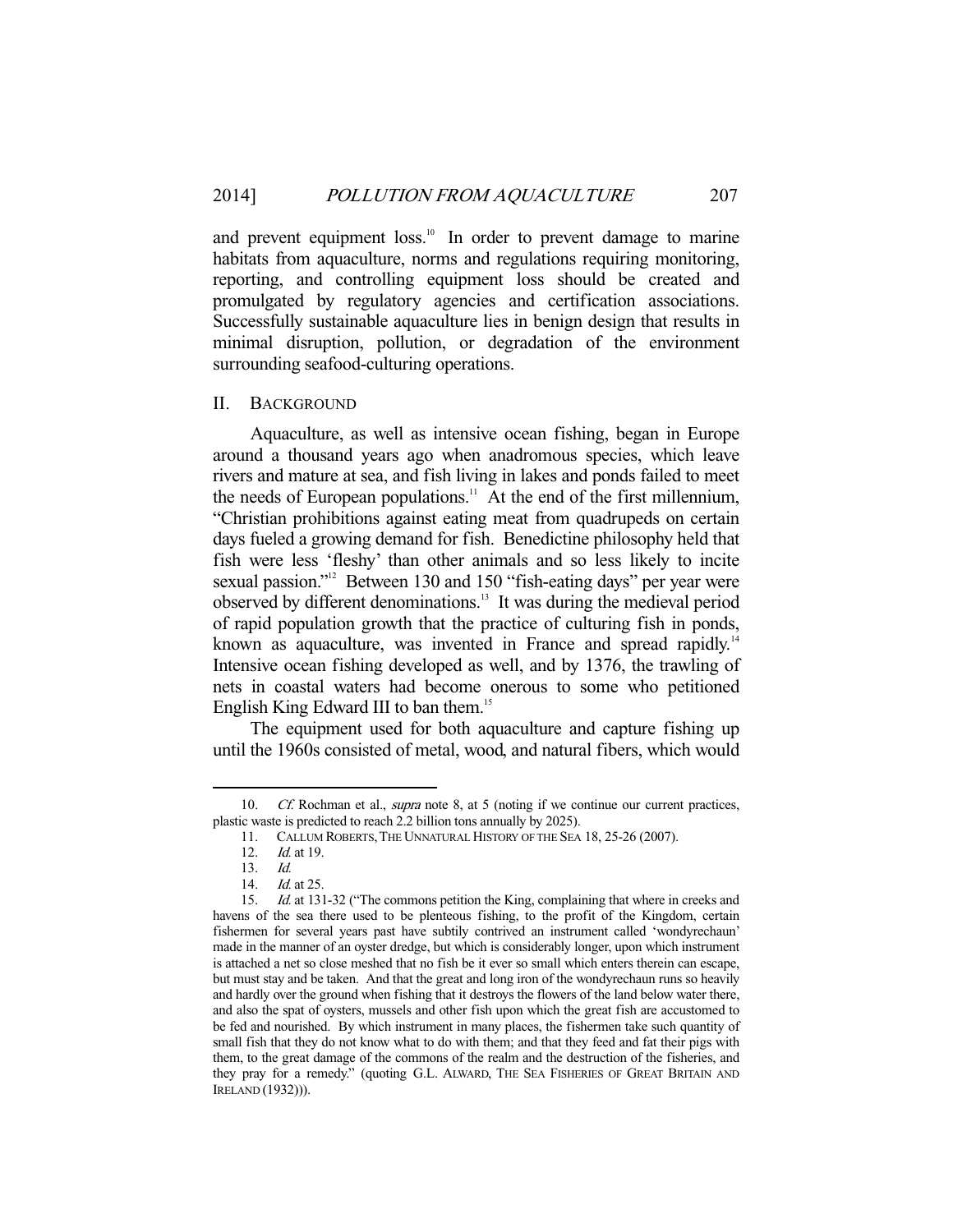readily undergo oxidative decay and/or biodegrade in aquatic environments.<sup>16</sup> The plastic age ushered in materials so resistant to natural decay that lost plastic aquaculture gear can last for centuries. Plastic exposed to sunlight becomes embrittled, principally through photodegradation and the leaching of monomeric conditioning agents into the surrounding water, and eventually breaks into bite-sized bits that last far longer than natural materials.<sup>17</sup> Bits of plastic have been found in three important species of catfish and two species of drum, 18 all commonly raised in aquaculture operations. Miscellaneous fragments of plastic were found in 35% of common planktivorous fish.<sup>19</sup> Ingested plastics can transfer hazardous chemicals to fish and induce liver disease. The direct impacts on "[f]ish, one of the largest and most diverse groups of animals and of great ecological—and commercial—importance, are useful as sensitive indicators of effects associated with stressors in aquatic habitats."20 "Most plastic goods . . . have no detectable aroma, but by tangling, snaring, or choking birds, fish, seals, dolphins, and even whales, their indirect impact can be powerful. They bring to the sea the smell of death."<sup>21</sup> Another deleterious effect posed by vagrant ocean plastics is that they transport species to foreign habitats.<sup>22</sup>

 Evidence from remote beaches and the high seas implicates aquaculture as a significant contributor to the ocean's plastic load.<sup>23</sup> The rapid expansion of the aquaculture industry has not been accompanied by a corresponding attention to the consequences of equipment loss, especially equipment made from plastics, and no regulatory remedies have been created.

<sup>16.</sup> See Dep't of Fisheries & Oceans, Gov't of Can., Marine Debris Trashing Our Oceans: Trashing Our Future, EAST COAST TRAIL ASSOC., http://eastcoasttrail.ca/pdf/4\_marine%20debris. pdf (last visited Feb. 23, 2014).

<sup>17.</sup> See Moore, *supra* note 9, at 131-32.

<sup>18.</sup> David V. Dantas et al., The Seasonal and Spatial Patterns of Ingestion of Polyfilament Nylon Fragments by Estuarine Drums (Sciaenidae), 19 ENVTL. SCI. & POLLUTION RES. 600, 602 (2012); Fernanda E. Possatto et al., Plastic Debris Ingestion by Marine Catfish: An Unexpected Fisheries Impact, 62 MARINE POLLUTION BULL. 1098, 1099-1100 (2011).

<sup>19.</sup> Christiana M. Boerger et al., Plastic Ingestion by Planktivorous Fishes in the North Pacific Central Gyre, 60 MARINE POLLUTION BULL. 2275, 2276 (2010).

<sup>20.</sup> Rochman et al., *supra* note 8, at 1-2 (footnotes omitted).<br>21. SYLVIA ALICE EARLE, SEA CHANGE: A MESSAGE OF THE

 <sup>21.</sup> SYLVIA ALICE EARLE, SEA CHANGE: A MESSAGE OF THE OCEANS 247 (1995).

<sup>22.</sup> See David K.A. Barnes, Invasions by Marine Life on Plastic Debris, 416 NATURE 808, 808 (2002).

<sup>23.</sup> See generally Moore, supra note 9.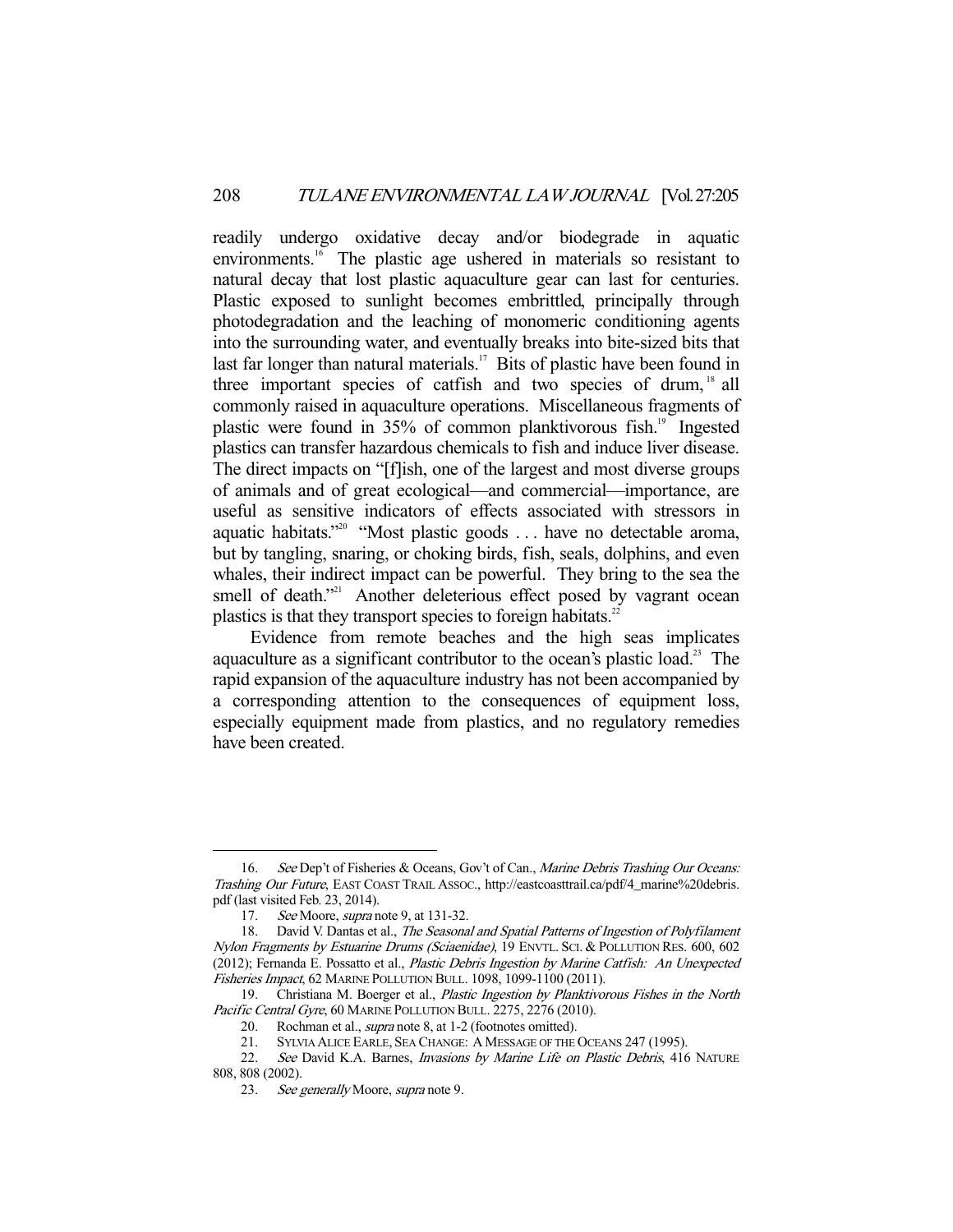#### III. INDUSTRIAL AQUACULTURE

 Approximately one-fourth of all aquaculture is devoted to growing mollusks, with the major species being oysters, mussels, and clams.<sup>2</sup> Typical grow-out methods for oysters are described in both commercial and government publications and include the following: (1) laying small oysters onto empty mature oyster shells and putting them directly on the bottom in the intertidal zone in relatively calm bays and estuaries, (2) putting the mature shells in bags or satchels that are placed on the bottom, suspended from stakes driven into the bottom, or hung from floats or docks, and (3) longline installations in which rope is strung between floats or stakes and mature shells are evenly spaced by putting short lengths of tubing between them.<sup>25</sup> A Washington State publication, Small-Scale Oyster Farming for Pleasure and Profit in Washington, describes these methods, indicating types of plastic that can be used for bags, lines, and spacers (polyethylene and polypropylene); however, no mention is made of equipment loss, only loss of oysters due to predation and rough weather.<sup>26</sup> When rough weather causes loss of oysters, it often also causes loss of the gear used to grow them. The spacers used in longline aquaculture of oysters in Asia are one of the most common identifiable debris items found on Hawaiian beaches and samples taken from the North Pacific Gyre.<sup>27</sup> The Washington publication summarizes legal aspects of oyster aquaculture in Washington:

In April 1985, the Washington State Legislature declared aquaculture to be an agricultural endeavor, placing it under laws that apply to the advancement, benefit or protection of the agriculture industry. The Legislature further declared the Department of Agriculture to be the lead agency in all aquacultural matters. Currently, this agency provides a supportive framework and general marketing and promotional assistance for all aquaculture activities and products. However, issuing most licenses and permits is the responsibility of other agencies.<sup>28</sup>

 Nowhere in this publication is the issue of loss of persistent plastic equipment addressed.<sup>29</sup> Because monitoring of equipment loss or marking of equipment is not required, the only information on losses is

<sup>24.</sup> FAO FISHERIES & AQUACULTURE DEP'T, supra note 2, at 36, 39 fig.10.

 <sup>25.</sup> Farming Oysters, PENN COVE SHELLFISH, http://www.penncoveshellfish.com/ Farming/farm\_oysters.html (last visited Jan. 19, 2014); WASH. SEA GRANT, WSG-AS 0203, SMALL-SCALE OYSTER FARMING FOR PLEASURE AND PROFIT IN WASHINGTON 7-11 (2002), available at http://wsg.washington.edu/mas/pdfs/smallscaleoysterlr.pdf.

<sup>26.</sup> See WASH. SEA GRANT, supra note 25, at 8-11.

<sup>27.</sup> Charles J. Moore, unpublished research (on file with author).<br>28. WASH. SEA GRANT. *supra* note 25, at 12.

<sup>28.</sup> WASH. SEA GRANT, *supra* note 25, at 12.<br>29. See id.

See id.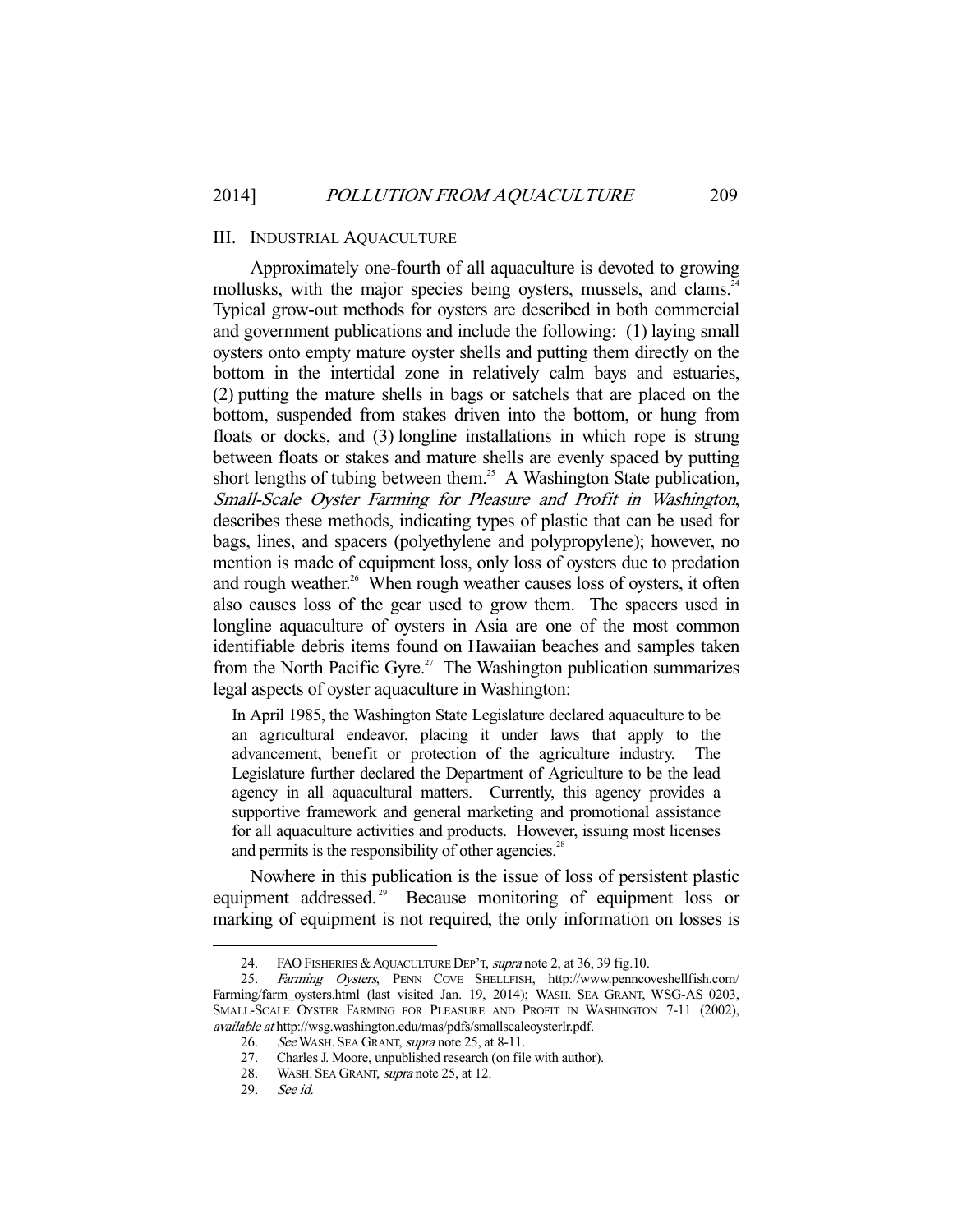from informal beach cleanups, which cannot trace the equipment to the permittee responsible.

 Certification organizations, with dozens of pages of standards, fail to mention escaped aquaculture gear. For example, the Food and Agriculture Organization of the United Nations' Technical Guidelines on Aquaculture Certification in paragraph 51, the only paragraph with any relevance to this issue, under "Minimum Substantive Criteria for Addressing Environmental Integrity in Aquaculture Certification Schemes," states in nearly meaningless general terms, "Infrastructure construction and waste disposal should be conducted responsibly."30 And the Global Aquaculture Alliance, which provides guidance to organizations granting certification to individual operations, refers in its section on standards for finfish and crustaceans only to "[h]ousehold trash and other farm wastes" (not the grow-out infrastructure), which should "not be dumped in mangrove areas, wetlands or other vacant land and shall be removed promptly and properly to avoid accumulation."<sup>31</sup> Apparently accidental loss is an accident for which no responsibility needs to be borne by the operators.

 Unfortunately, accidental loss is no accident. It is a necessary component of a system that rewards "innovation," which is practically exempted from review under Washington State's Administrative Code.<sup>32</sup> As an example, thick polyvinyl chloride (PVC) tubes, the diameter of a fist and the length of a forearm, are used in the culture of geoduck clams in Puget Sound. The PVC tubes surround the young clams in the intertidal habitat until they reach a size where predation is minimal, in approximately two years.<sup>33</sup> These PVC tubes are lost in significant numbers due to natural scouring forces, storm events, and collisions with boaters who don't see them at high tide. The PVC tubes are heavier than seawater and migrate to the bottom of the Sound or are rolled by waves and washed onto the shore. This form of aquaculture is promoted by the state of Washington, which leases some state lands to private aquaculture operators.

<sup>30.</sup> Technical Guidelines on Aquaculture Certification, FISHERIES & AQUACULTURE DEP'T, FOOD &AGRIC. ORG. OF U.N. 14-15 (2011), http://www.fao.org/docrep/015/i2296t/i2296t00.htm. 31. Finfish and Crustacean Farms: BAP Standards, Guidelines, GLOBAL AQUACULTURE

ALLIANCE 22 (2013), http://www.gaalliance.org/cmsAdmin/uploads/bap-fishcrustf-413.pdf.

 <sup>32.</sup> See WASH. ADMIN. CODE § 173-26-241(3)(b)(i)(B) (2011) ("The technology associated with some forms of present-day aquaculture is still in its formative stages and experimental. Local shoreline master programs should therefore recognize the necessity for some latitude in the development of this use as well as its potential impact on existing uses and natural systems.").

 <sup>33.</sup> See Geoduck Aquaculture, WASH. SEA GRANT SEA STAR, Summer 2007, at 2, available at http://www.wsg.washington.edu/communications/seastar/archive/Summer07.pdf.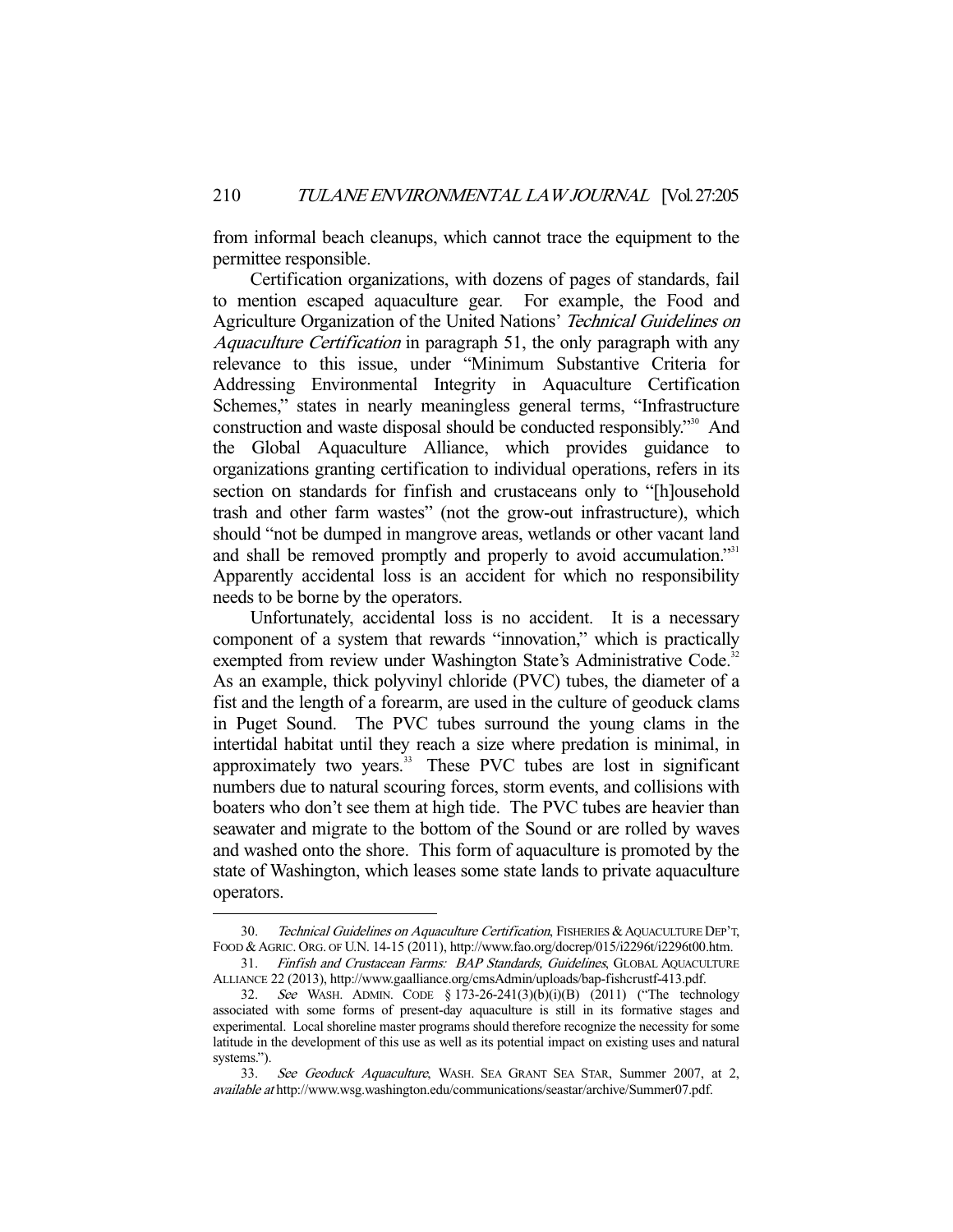In an effort to minimize the cost of the protective PVC tubes, one such operator "innovated" by substituting PVC tubes with lightweight, clear polystyrene cups, the type used to serve drinks on airlines, with the bottoms cut out. As many people who have used these cups know, they are brittle, crack easily, and are extremely light weight. This illconceived experiment used 40,000 polystyrene cups per acre and resulted in a huge spike in the loss of aquaculture gear, evidenced by cups washing up to the shore and littering the bottom of the Sound.<sup>34</sup>

 Plastics are used in other types of aquaculture. Invertebrates, such as sea urchins, are farmed in massive arrays of buoys and bags in the nearshore waters of Korea.<sup>35</sup> These green glass or black plastic buoys are the most common buoys found in the North Pacific Gyre and also litter the beaches of Korea near the aquaculture farms.

#### IV. FISH AGGREGATION DEVICES

 Mention should be made of the plastics used in an intermediate form of seafood production, namely the facilitation of wild capture fisheries by the deployment of fish aggregation devices (FADs). FADs are human-made floating objects constructed to attract commercially valuable fish, such as tuna. FADs can be manufactured containers filled with foam or natural items like logs, but are more frequently composed of waste materials (such as damaged nets, buoys, plastic chairs, and ropes) that float, with a locator beacon attached. While FADs are sometimes anchored in waters up to 2000 meters deep, most are freefloating. Using more waste material to make a larger FAD creates more habitat for smaller fish, and after a period of weeks, months, or even years in some cases, a food chain develops, and the tuna boats return to net the associated tuna, along with significant bycatch, including turtles. The Pew Environmental Group did a study of FADs deployed by industrial tuna fisheries.<sup>36</sup> The Pew Group estimated that between  $47,000$ and  $105,000$  of these devices are let loose in the ocean each year.<sup>37</sup> The Pew report was unable to give data on the number of FADs retrieved, lost, or stolen and reused by other fishers, but stated, "Their broader

 <sup>34.</sup> E-mail from Sheri Luedtke to Vicki Diamond, Planning & Land Servs., Pierce Cnty., Wash. (Jan. 25, 2010, 12:20 PM) (on file with author); E-mail from Sheri Luedtke to Ty Booth, Planner, Pierce Cnty., Wash. (Jan. 29, 2010, 3:47 PM) (on file with author).

 <sup>35.</sup> E-mail from Chulhoon Sung, Korean Broad. System, to author (Feb. 22, 2012, 11:12 PM) (on file with author).

<sup>36.</sup> Adam Baske et al., *Estimating the Use of Drifting Fish Aggregation Devices (FADs)* Around the Globe, PEW ENV'T GRP. (Nov. 30, 2012, 1:35 PM), http://www.pewenvironment.org/ uploadedFiles/FADReport\_1212.pdf.

 <sup>37.</sup> Id. at 2.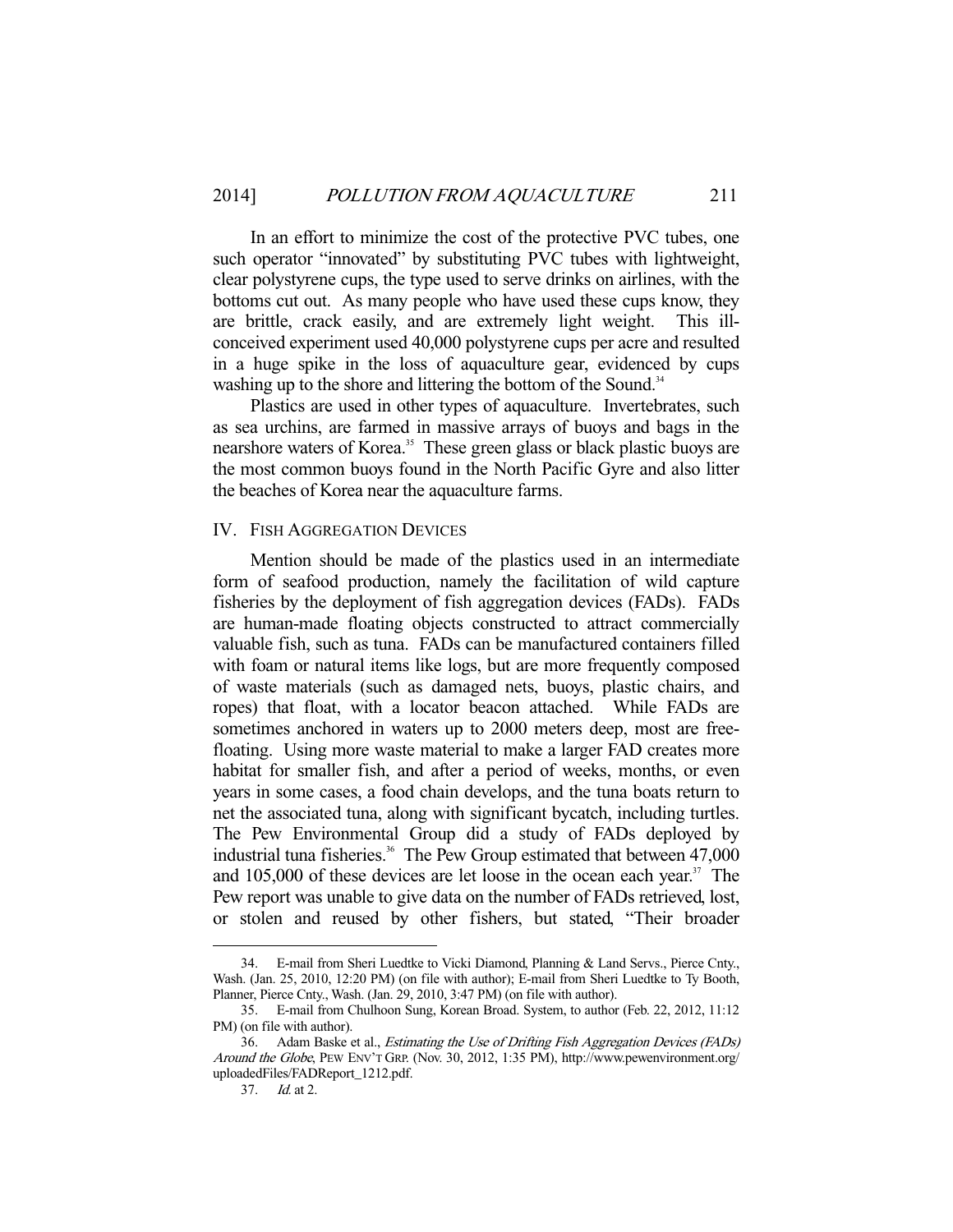ecosystem impacts and contribution to marine debris are unknown but remain serious cause for concern."38 Some of the FADs impacts and contributions to marine debris are known, but because FADs are not required to be marked and those deploying them are not required to report their loss, making a positive correlation is difficult.

 In addition to debris from FADs, there are approximately fifty-two tons of derelict fishing gear impacting the Northwest Hawaiian Islands each year.<sup>39</sup> The Environmental Protection Agency (EPA), in its 2011 publication Marine Debris in the North Pacific, states:

Derelict fishing gear, including nets and lines, can settle on coral reefs as currents and waves transport them to shallow habitats. As the debris accumulates, it can entangle branching species of corals resulting in fragmentation and abrasion, potentially reducing habitat heterogeneity and providing open substrate for macroalgal colonization. Additionally, plastic marine debris can smother the benthos, reducing light penetration and oxygen exchange.<sup>40</sup>

Wildlife is also harmed, including the endangered Hawaiian monk seal, found nowhere else on the planet, protected sea turtles, and potentially cetaceans.41 Between 1982 and 2000, over 200 Hawaiian monk seals were entangled in derelict fishing gear.<sup>42</sup>

 The National Academies produced a document in 2008 entitled Tackling Marine Debris in the 21st Century. The document presented the following finding and recommendation:

 Finding: Prevention of [Derelict Fishing Gear (DFG)] begins at the source, but identifying the source may be difficult because ocean currents can transport DFG a long distance from the site of loss or discard and can involve substantial time lags. Effective gear marking is critical for identification of the sources of DFG and the fisheries that may have deployed this gear.

 Recommendation: [The National Oceanic and Atmospheric Administration (NOAA)] should convene a workshop to explore innovative and cost-effective approaches for identification or marking of trawls, seines, gillnets, longlines, and FADs to foster gear identification. Based on this information, NOAA should develop gear marking protocols that can be used in domestic and international fisheries to provide a structured basis

<sup>38.</sup> *Id.* at 6.<br>39. EPA, El EPA, EPA-909-R-11-006, MARINE DEBRIS IN THE NORTH PACIFIC (2011).

 <sup>40.</sup> Id. at 9 (citations omitted).

<sup>41.</sup> *Id.* at 11-12.<br>42. Raymond C

Raymond C. Boland & Mary J. Donohue, Marine Debris Accumulation in the Nearshore Marine Habitat of the Endangered Hawaiian Monk Seal, Monachus schauinslandi 1999-2001, 46 MARINE POLLUTION BULL. 1385, 1386 (2003).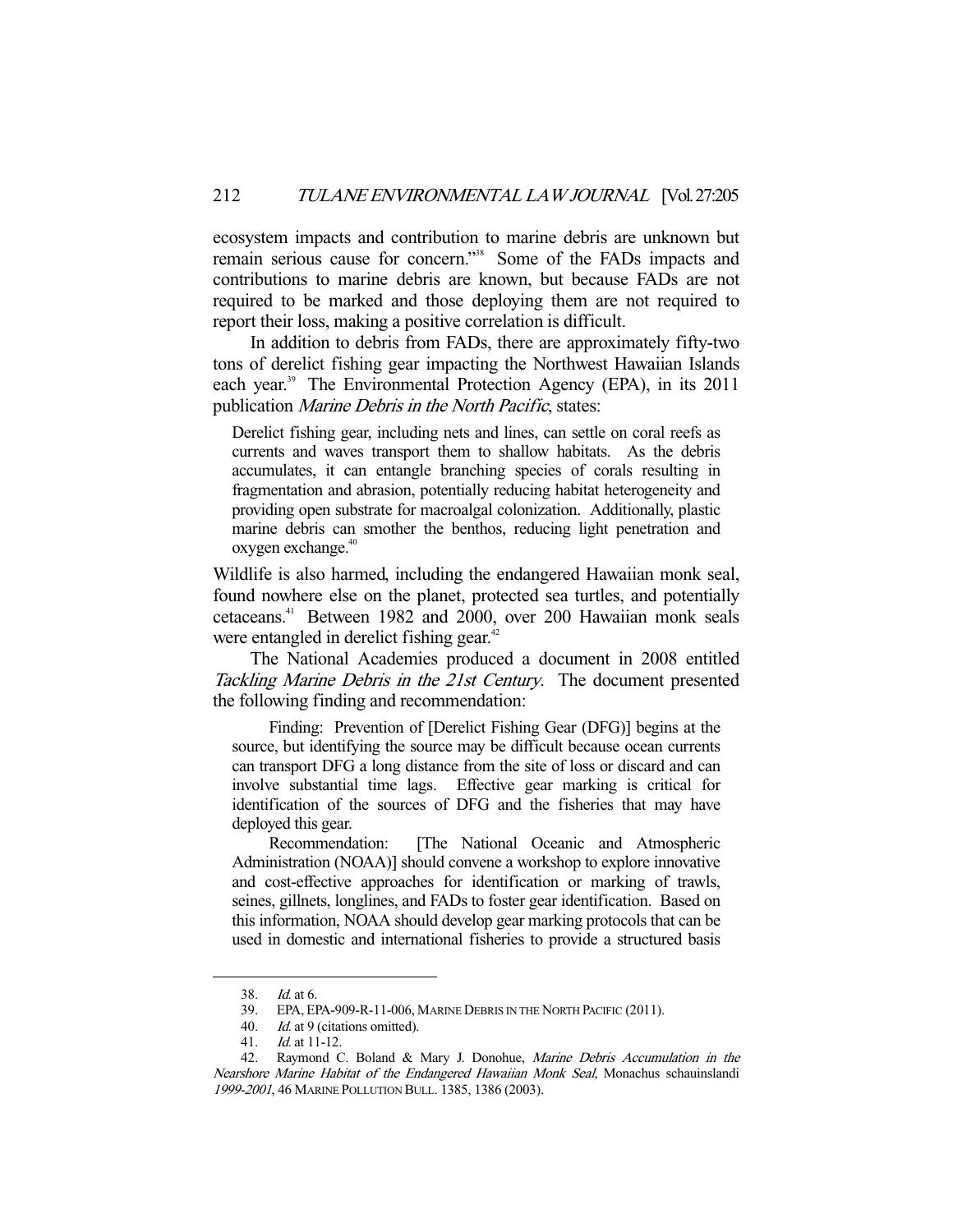for designing programs to reduce gear loss and abandonment and increase recovery of DFG. $4$ 

 In 2008, NOAA held a workshop on marine debris, but the only mention of the above recommendation in the "Summary Report" was a single sentence under the "Research Actions" heading: "International marking of fishing gear for tracking and identification purposes."<sup>44</sup> While it has been five years since the National Academies' finding and recommendation and NOAA's marine debris workshop, the author is unable to find any programs for marking gear that have been promulgated internationally.

# V. LEGAL CONSIDERATIONS

 In proceedings before the Shorelines Hearings Board of the state of Washington, the petitioners, the Coalition to Protect Puget Sound Habitat and an individual, appealed the permit granted to the respondents, Taylor Shellfish, Arcadia Point Seafood, and Net@Venture, Inc., by Thurston County for four shoreline substantial development permits for geoduck clam farms.45 The hearings were held from August 12 to 16, 2013. The author appeared for the appellants as an expert witness. On October 11, 2013, the Board issued their ruling. In their findings of fact, they state:

Planting activities will occur during the lowest tides of the summer and subsequent low tides in the fall. Arcadia plants the juvenile geoducks in four inch diameter, ten inch long off-white PVC tubes that are pushed vertically into the beach at a density of one tube per square foot. The PVC tubes protrude approximately 4 to 6 inches above the surface of the sand. The tubes are covered with a black or brown mesh cap, which is secured with a rubber band. $46$ 

These tubes are required for a period of one to two years to protect the juvenile clams from predators. $47$  These tubes do not last in their installed condition for the life of the project. Intertidal forces lift a percentage of the tubes out of the sediment and remove the rubber bands and nets. The loss of the gear from geoduck aquaculture is evidenced by an e-mail from Wayne Palsson with the Washington Department of Fish and

 <sup>43.</sup> NAT'L RESEARCH COUNCIL OF THE NAT'L ACADS., TACKLING MARINE DEBRIS IN THE 21ST CENTURY 116 (2008), available at http://www.nap.edu/catalog/12486.html.

<sup>44.</sup> Hawai'i Marine Debris Workshop Summary Report, NAT'L OCEANIC & ATMOSPHERIC ADMIN., at C-1 (Feb. 20, 2008), http://marinedebris.noaa.gov/sites/default/files/himdapsummary. pdf.

 <sup>45.</sup> Findings of Fact, Conclusions of Law, and Order at 1, Coal. To Protect Puget Sound Habitat v. Thurston Cnty., No. 13-006c (Wash. Shorelines Hearings Bd. Oct. 11, 2013).

 <sup>46.</sup> Id. at 3.

 <sup>47.</sup> See id. at 4.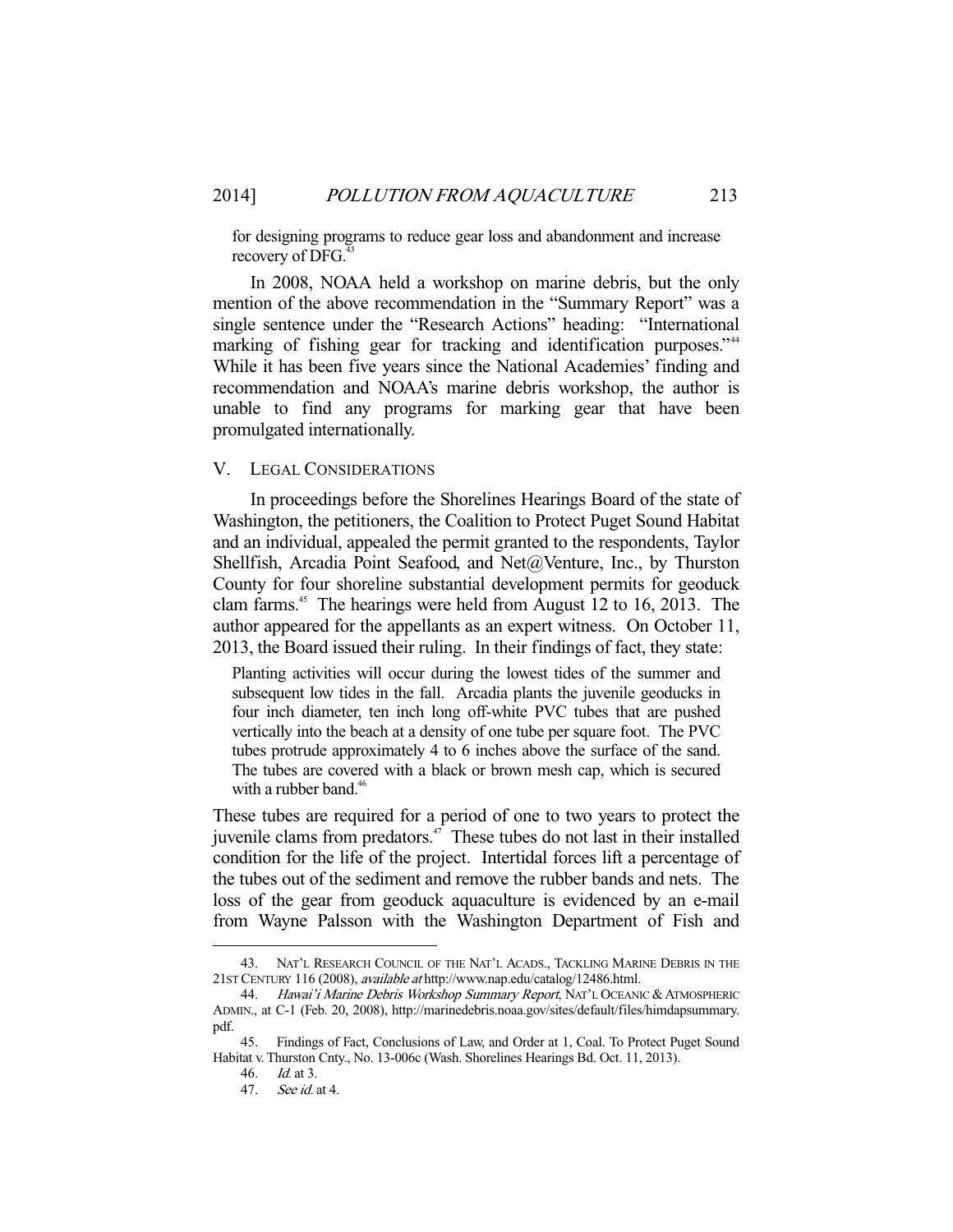Wildlife on September 27, 2007, which states, "Bottom Trawl Survey Estimates of Aquaculture Debris in South Sound, based upon our 2005 survey: Netting:  $61,600$  items[,] Tubes:  $21,600$ [.]<sup>"48</sup> These tubes are not marked in any way by the operators, who maintain that marking is too difficult and an unnecessary expense.

 The Board denied the appeal, in part because extrapolation was used to obtain the estimates from Wayne Palsson, and granted the permits with the following condition: "The Washington Geoduck Growers Environmental Codes of Practices shall be treated as containing mandatory requirements rather than optional practices."<sup>49</sup> However, the "Codes of Practice" only reference to escaped gear is contained in one sentence: "[A]ll unnatural debris, nets, bands, etc., are maintained and prevented from littering the waters or the beaches."<sup>50</sup>

 Whether recommended or required, this practice is an unrealistic goal and was disputed during the Coalition To Protect Puget Sound Habitat hearings by numerous residents of the Sound, who brought copious amounts of the derelict gear they had collected from the shore to the hearing. Because the Codes of Practice fail to mention or require any kind of marking to determine irresponsible or accidental loss from any particular operation, all loss becomes anonymous.

### VI. TYPES OF PLASTICS USED IN AQUACULTURE

 At the other end of the Pacific Coast, Iván Hinojosa and Martin Thiel assessed floating marine debris in fjords, gulfs, and channels of southern Chile.<sup>51</sup> They note, "In recent decades, in southern Chile (Internal Sea of Chiloé and Chonos Archipelago), an explosive development of salmon and mussel aquaculture has occurred contributing 99% of the national production (occupying the 2nd and 4th place of world salmon and mussel production, respectively)."52 They did at-sea surveys from a vessel traveling at an average speed of ten knots and found that 80% of floating marine debris was expanded polystyrene (commonly called styrofoam), plastic bags, and plastic fragments.<sup>53</sup>

 <sup>48.</sup> E-mail from Wayne Palsson, Research Scientist, Wash. Dep't of Fish & Wildlife, to Jerry Johannes (Sept. 27, 2007, 11:33 AM) (on file with author).

<sup>49.</sup> Findings of Fact, Conclusions of Law, and Order, *supra* note 45, at 42.

 <sup>50.</sup> Taylor Shellfish, Washington Geoduck Growers Environmental Codes of Practice, PROTECT OUR SHORELINE 8 (June 2005), http://protectourshoreline.org/taylor/8GeoduckCodesOf Practice.pdf.

<sup>51.</sup> Iván A. Hinojosa & Martin Thiel, Floating Marine Debris in Fjords, Gulfs and Channels of Southern Chile, 58 MARINE POLLUTION BULL. 341 (2009).

<sup>52.</sup> *Id.* at 342 (citations omitted).

 <sup>53.</sup> Id. at 342, 344.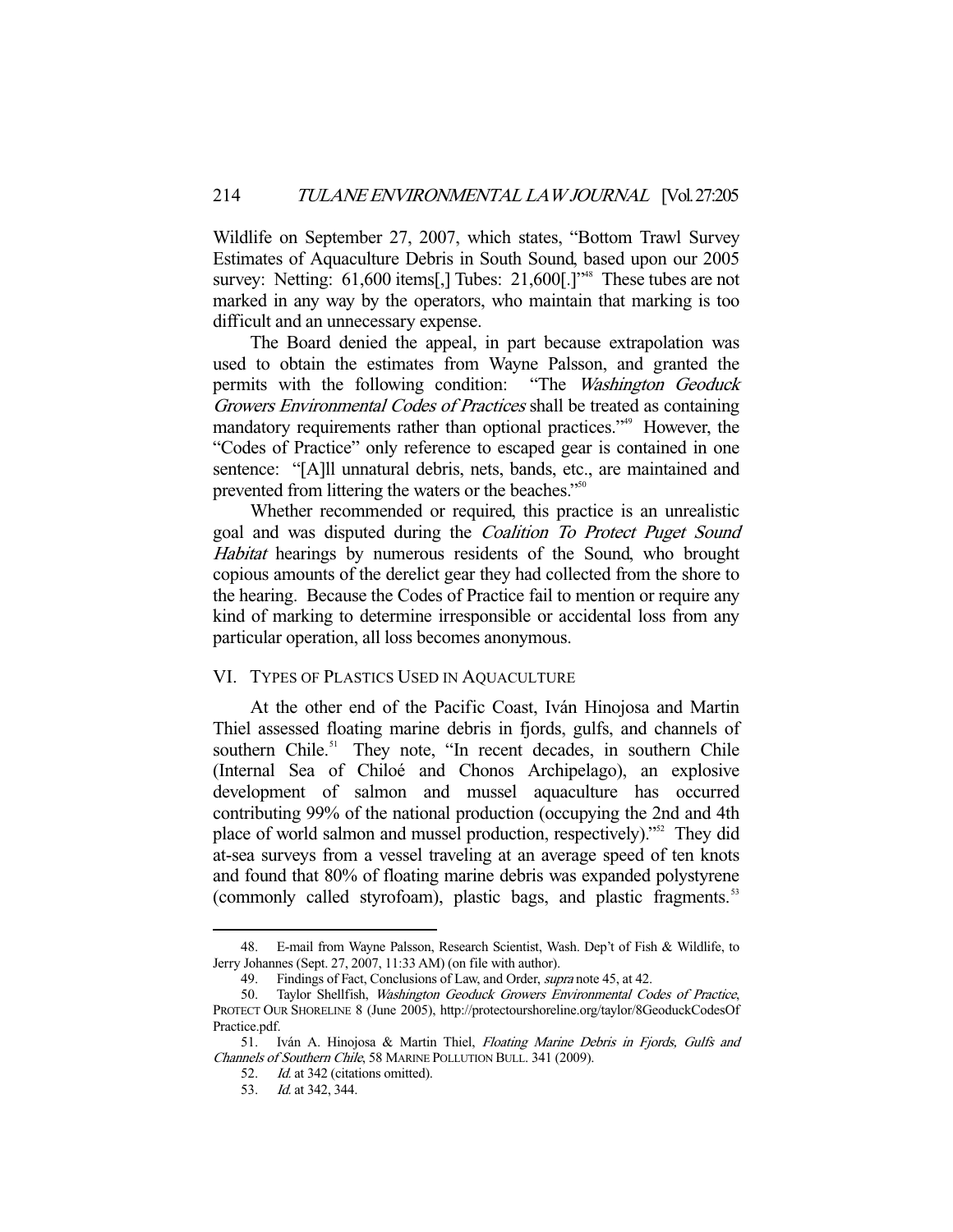While the polystyrene could not be traced to individual operations, many of the bags could. They were feed sacks used in salmon grow-out pens.<sup>54</sup> While not traceable, they note that polystyrene is typically used to keep mussel-growing structures at the sea surface and may release debris into the marine environment.<sup>55</sup> They point out that in another area where oysters are cultured, Hiroshima Bay, Japan, 99% of shoreline debris was styrofoam.<sup>56</sup> Korean investigators suggested, "[T]he huge quantity of [polystyrene] on S[outh] Korean beaches is generated by aquaculture activities in coastal waters."57 These pieces of polystyrene were larger chunks broken off by mechanical means, but it is also known that boring crustaceans on polystyrene floats can expel millions of microplastic particles.<sup>58</sup>

 Of all the major types of plastic used around the world, polystyrene leaves the factory with 8 to 200 times more priority aromatic hydrocarbon pollutants.<sup>59</sup> The higher amount of pollutants has been attributed to the "aromaticity of the styrene monomer."<sup>60</sup> Styrene is a hydrocarbon monomer in the benzene family, which contains many toxic chemicals that volatilize readily. The polymerization of the styrene monomer into the plastic, polystyrene, is an industrial practice. The industrial practice never polymerizes 100% of the styrene monomer used in the process, and the resulting polystyrene plastic contains a small percentage of the toxic styrene monomer. "The mixture of the [polystyrene] monomer itself, chemicals from the manufacturing process, and those sorbed from the environment may act as a multiple stressor to several species that ingest [polystyrene] debris."<sup>61</sup> The enormous amount of uncovered expanded polystyrene docks and floats used in aquaculture and its tendency to readily fragment means that untold trillions of particles the size of plankton and fish eggs are becoming a part of the marine food web.

 Polystyrene has competition in the race to be the worst threat to the marine environment from plastics. The other major plastics used in aquaculture that threaten the marine environment are the olefins,

 <sup>54.</sup> Id. at 347-48.

 <sup>55.</sup> Id. at 347.

 <sup>56.</sup> Id. at 346.

 <sup>57.</sup> Id. at 347.

<sup>58.</sup> Timothy M. Davidson, Boring Crustaceans Damage Polystyrene Floats Under Docks Polluting Marine Waters with Microplastic, 64 MARINE POLLUTION BULL. 1821, 1825 (2012).

 <sup>59.</sup> Chelsea M. Rochman et al., Polystyrene Plastic: A Source and Sink for Polycyclic Aromatic Hydrocarbons in the Marine Environment, 47 ENVTL. SCI. & TECH. 13,976, 13,978 (2013).

 <sup>60.</sup> Id.

 <sup>61.</sup> Id. at 13,983 (citations omitted).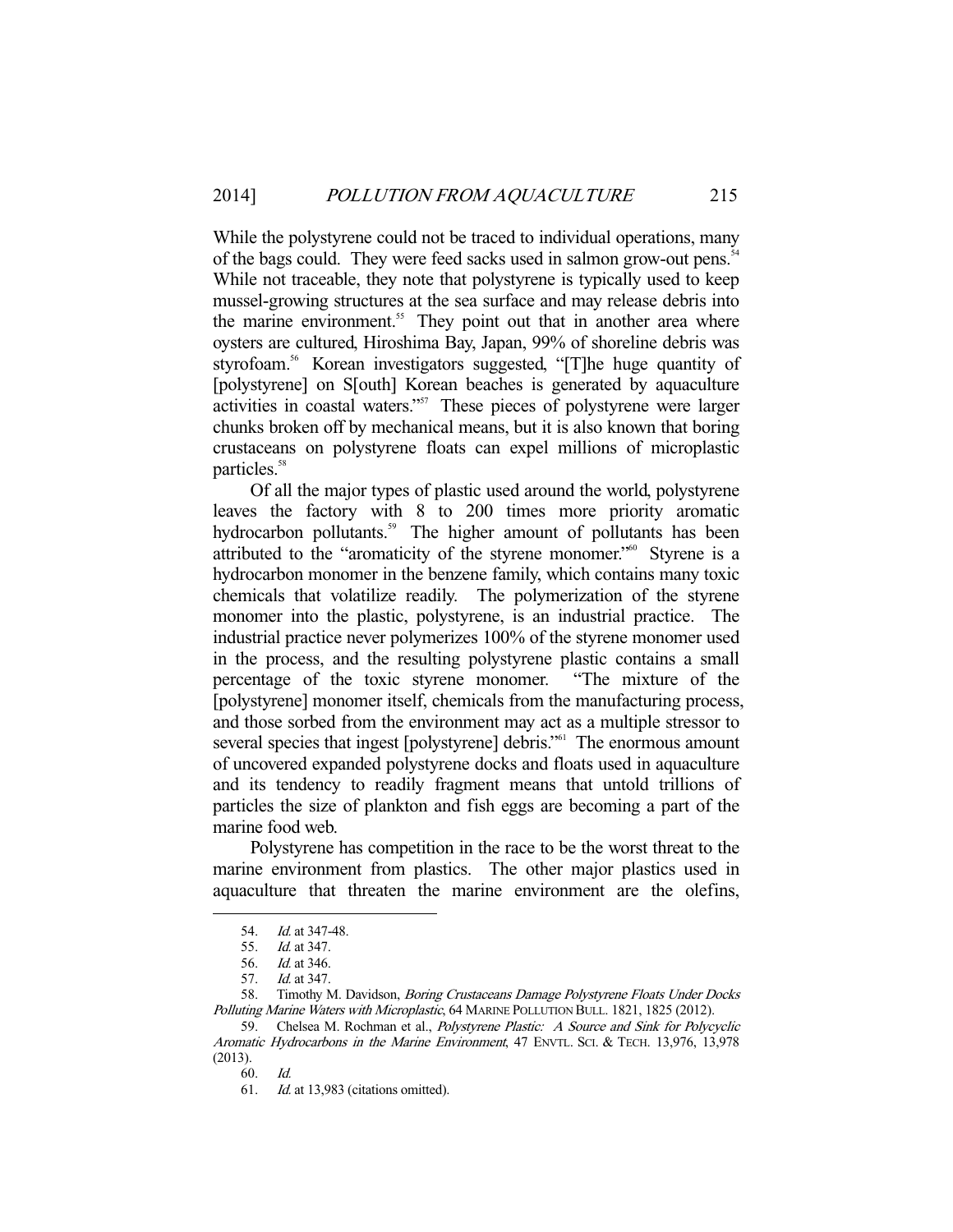polypropylene and polyethylene, and the chlorinated plastic, PVC. As discussed above, PVC tubes are used in clam aquaculture. PVC has been called "the poison plastic" and is not recommended for use with drinking water.<sup>62</sup> PVC contains a small percentage of nonpolymerized vinyl chloride capable of leaching into liquids with which it comes in contact. The EPA's "maximum contaminant level goal" for vinyl chloride is zero.<sup>63</sup> Such persistent, bioaccumulative toxic substances are linked with endocrine hormone disruption, "decreased fish populations and reduced species evenness and richness."<sup>64</sup>

 Polypropylene ropes, another threat to the marine environment, are used extensively in aquaculture because of their low cost and the fact that they float.65 In addition to ropes, polyethylene is used for floats, as well as tubes and disks that space apart or support oysters and mussels in grow-out facilities.<sup>66</sup>

 The types of plastics used in aquaculture and their effects in the Pacific have been thoroughly studied. Both polypropylene and polyethylene have been examined extensively at the Tokyo University of Agriculture and Technology by Dr. Hideshige Takada and colleagues. They have found high levels of pollutants in derelict polypropylene and polyethylene pellets stranded on beaches, with older plastics showing the highest levels.<sup>67</sup> Dr. Lorena Rios of the University of Wisconsin-Superior has studied polymers collected from the North Pacific Gyre, Hawaii, and coastal California. Her research found aromatic hydrocarbon pollutants present in all samples.<sup>68</sup> The legacy pollutants included the pesticide dichlorodiphenyltrichloroethane (DDT) and various polychlorinated biphenyls (PCBs).<sup>69</sup> Dr. Chelsea Rochman and colleagues studied polyethylene exposed to seawater in San Diego Bay, California, and then fed the polyethylene to fish in a laboratory.<sup>70</sup> They

 <sup>62.</sup> See Basic Information About Vinyl Chloride in Drinking Water, EPA, http:// www.water.epa.gov/drink/contaminants/basicinformation/vinyl-chloride.dfm (last updated May 21, 2012).

 <sup>63.</sup> Id.

 <sup>64.</sup> Rochman et al., supra note 8, at 1 (citations omitted).

 <sup>65.</sup> See WASH. SEA GRANT, supra note 25, at 8-9.

 <sup>66.</sup> Id. at 10-11.

 <sup>67.</sup> See Satoshi Endo et al., Concentration of Polychlorinated Biphenyls (PCBs) in Beached Resin Pellets: Variability Among Individual Particles and Regional Differences, 50 MARINE POLLUTION BULL. 1103, 1108, 1112 (2005); Yukie Mato et al., Plastic Resin Pellets as a Transport Medium for Toxic Chemicals in the Marine Environment, 35 ENVTL. SCI. &TECH. 318, 320 (2001).

<sup>68.</sup> Lorena M. Rios et al., Persistent Organic Pollutants Carried by Synthetic Polymers in the Ocean Environment, 54 MARINE POLLUTION BULL. 1230, 1236 (2007).

 <sup>69.</sup> Id. at 1236.

<sup>70.</sup> Rochman et al., *supra* note 8, at 2.